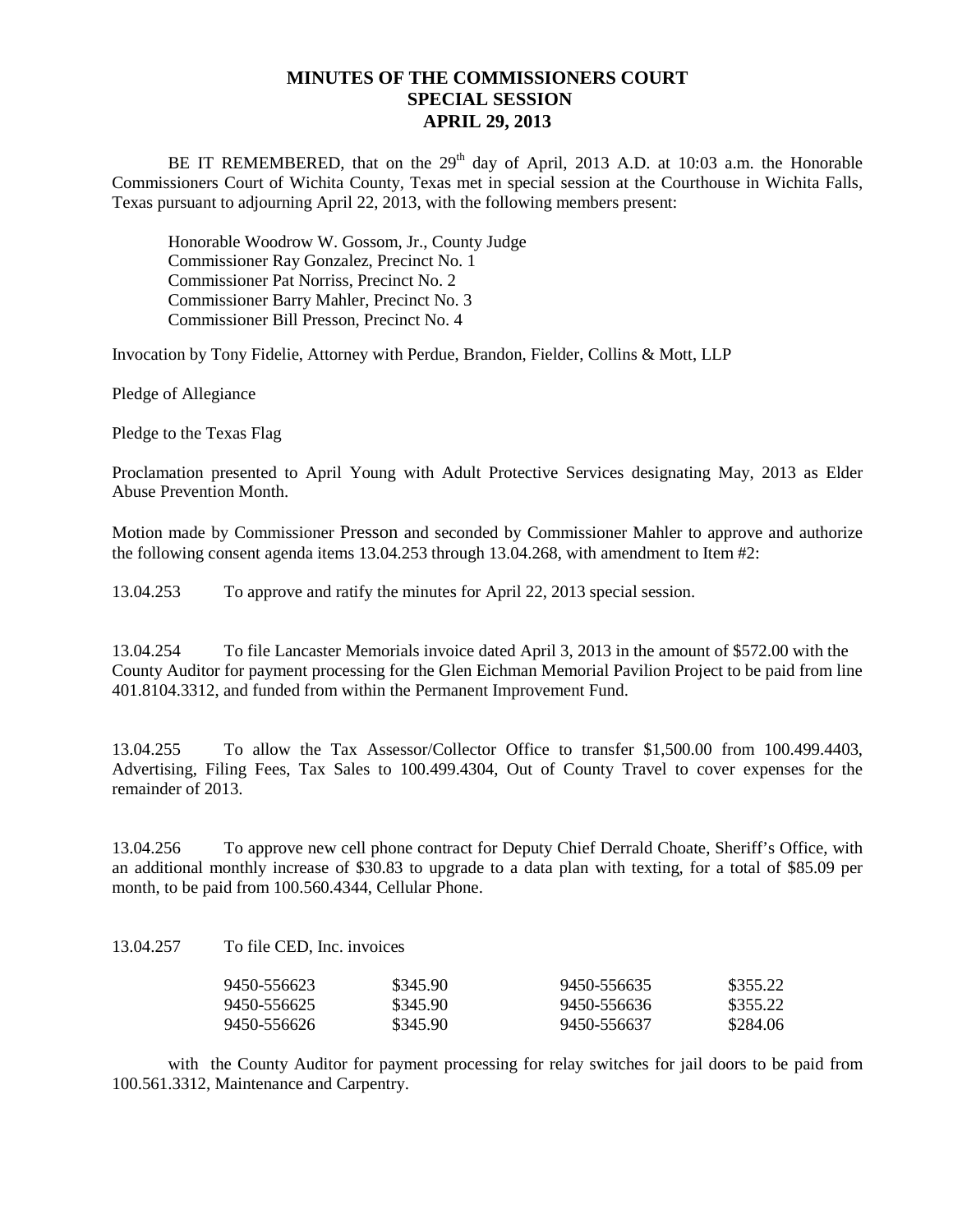13.04.258 To file Hobart Service invoice no. 30945641 in the amount of \$1,544.95 with the County Auditor for payment processing for repair to jail oven to be paid from 100.561.4466, Repair & Maintenance, Other Machinery & Equipment.

13.04.259 To reimburse Precinct #1 Deputy Constable Matthew Davila the amount of \$35.00 paid to Texas Commission on Law Enforcement for Civil Process Proficiency Certificate Application and authorize County Auditor and Treasurer to issue a check to Deputy Constable Davila with payment from 100.550.4802, Dues, by transfer to proper line, if required.

13.04.260 To file Joe Johnson's Garage invoices no. 4936 in the amount of \$1,662.01 and no. 4938 in the amount of \$1,989.32 for a total of \$3,651.33 with County Auditor for payment processing for repairs to Precinct #1 tractor and mower with payment from 221.210.4458, Repair & Maintenance, Road Equipment.

13.04.261 To authorize County Judge to sign Airgas Lease Order #801518841 for lease of one oxygen cylinder for term 04-01-2013 through 03-31-2014 with lease amount of \$50.00 paid from 222.220.3316, Welding Supplies, for Precinct #2. A copy of the order is attached hereto as Exhibit "A".

13.04.262 To file ECN invoice no. ECN-013597 in the amount of \$15,000.00 with the County Auditor for payment processing for Code Red warning service from 04-23-2013 through 04-22-2014 with payment by transfer from 100.409.4902, General Fund Contingencies to 100.406.4098, Emergency Services or as determined by County Auditor.

13.04.263 To authorize County Judge to sign TAC Risk Management Pool Property Renewal Application. A copy of the application is attached hereto as Exhibit "B".

13.04.264 To file Trinity Air Conditioning invoice no. 13030804 in the amount of \$1,682.00 with the County Auditor for payment processing for smoke purge fan testing/repair at Juvenile Center with payment from 100.521.4454, Repair & Maintenance, Building Equipment.

13.04.265 To authorize County Judge to sign Agreement for Sign Language Interpreting Services from Hired Hands, Inc. A copy of the agreement is attached hereto as Exhibit "C".

13.04.266 To adopt and authorize County Judge to sign a Resolution in keeping with Section 3 of the Housing and Urban Development Act of 1968, an Excessive Force Resolution establishing rules and regulations regarding the use of excessive force (A1003), and a Grievance Procedure Resolution that establishes a local written Citizen Complaint Procedure regarding its Texas Community Development Block Grant. Copies of the resolutions are attached hereto as Exhibits "D", "E", and "F", respectively.

13.04.267 To approve the publications of Notices of Non-discrimination (A1005) and a Fair Housing Public Service Announcement (A1009) in compliance with the Texas Community Development Block Grant Programs. Copies of the publications are attached hereto as Exhibits "G" and "H", respectively.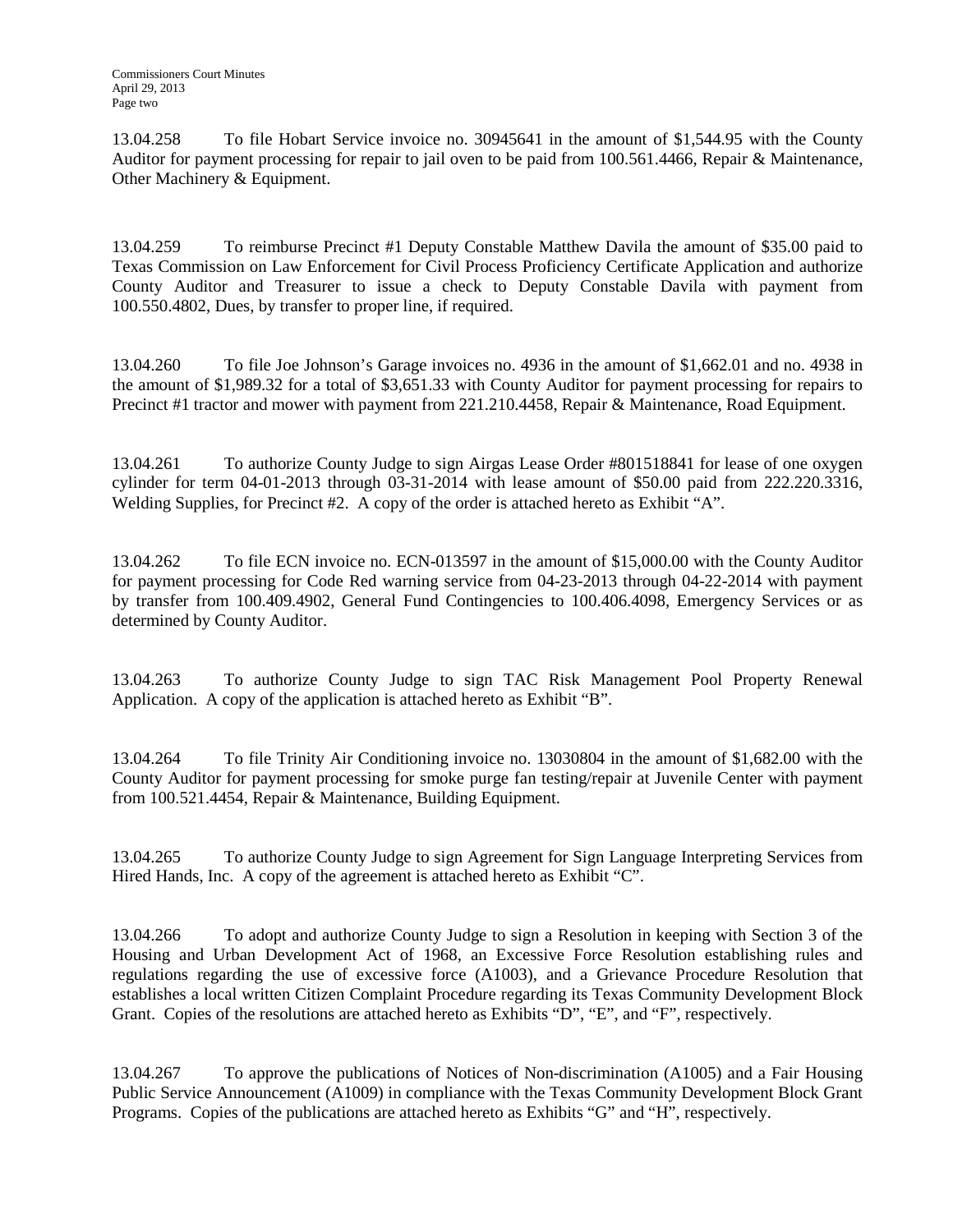13.04.268 To authorize County Judge to sign Designation Form for Section 504 and Equal Opportunity/Fair Housing Officer (A1008). A copy of the form is attached hereto as Exhibit "I".

Motion carried unanimously.

13.04.269 Motion made by Commissioner Norriss and seconded by Commissioner Mahler to approve the emergency and regular bills for payment. A copy of the bills is attached hereto as Exhibit "J".

Motion carried unanimously.

13.04.270 Motion made by Commissioner Mahler and seconded by Commissioner Presson to take the Sheriff Vehicles Bid received from Dodge City in McKinney, Texas under advisement, allow time for Sheriff's review, and bring back at a later meeting.

Motion carried unanimously.

General Business Item #3 regarding the Tractor Bid was removed at Commissioner Gonzalez' request.

No action taken on General Business Items #4 and #5 regarding the reports on Property Tax and Fine and Fee Collections.

13.04.271 Motion made by Commissioner Norriss and seconded by Commissioner Gonzalez to adopt a resolution under 34.015 of the Texas Property Tax Code regarding the eligibility of individuals to purchase properties at a tax sale and to authorize County Judge to sign resolution. A copy of the resolution is attached hereto as Exhibit "K".

Motion carried unanimously.

13.04.272 Motion made by Commissioner Presson and seconded by Commissioner Mahler to approve quote from Hudson Blue Print for two (2) chairs for the Court Administrators Office at a cost of \$364.01 each, for a total cost of \$778.02, which includes \$25.00 installation charge, per chair, to be paid by transfer from 100.409.5001 to 100.425.3XXX as assigned by the County Auditor.

Motion carried unanimously.

13.04.273 Motion made by Commissioner Gonzalez and seconded by Commissioner Norriss to approve the hiring of two (2) Temporary/Seasonal, full-time Equipment Operators in the Precinct #1 Road  $\&$ Bridge Section, for a period of up to six months, through a temporary staffing agency at an hourly rate of up to \$9.50 per hour, plus staffing agency billing fees of up to \$5.51 per hour, for a total maximum billing rate of \$15.01 per hour, with an effective employment date of Tuesday, April 30, 2013, or as soon as possible thereafter, following their successful completion of pre-employment drivers' license checks, criminal background checks, and drug testing, to be paid by the transfer of funds from within Precinct #1 budget lines as determined by the County Auditor.

Motion carried unanimously.